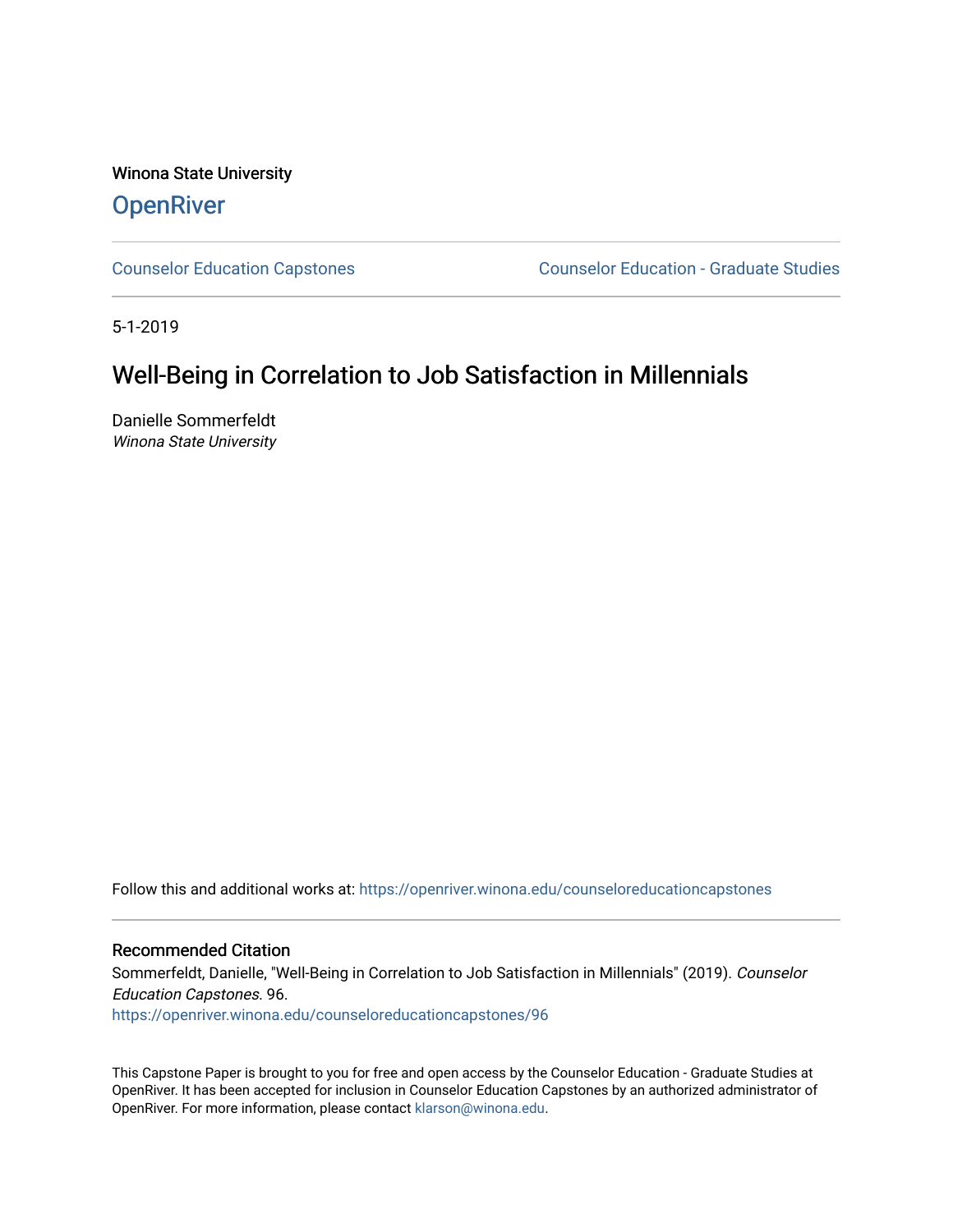Well-Being in Correlation to Job Satisfaction in Millennials

Danielle Sommerfeldt

Well-Being in Correlation to Job Satisfaction in Millennials

Winona State University

Spring 2019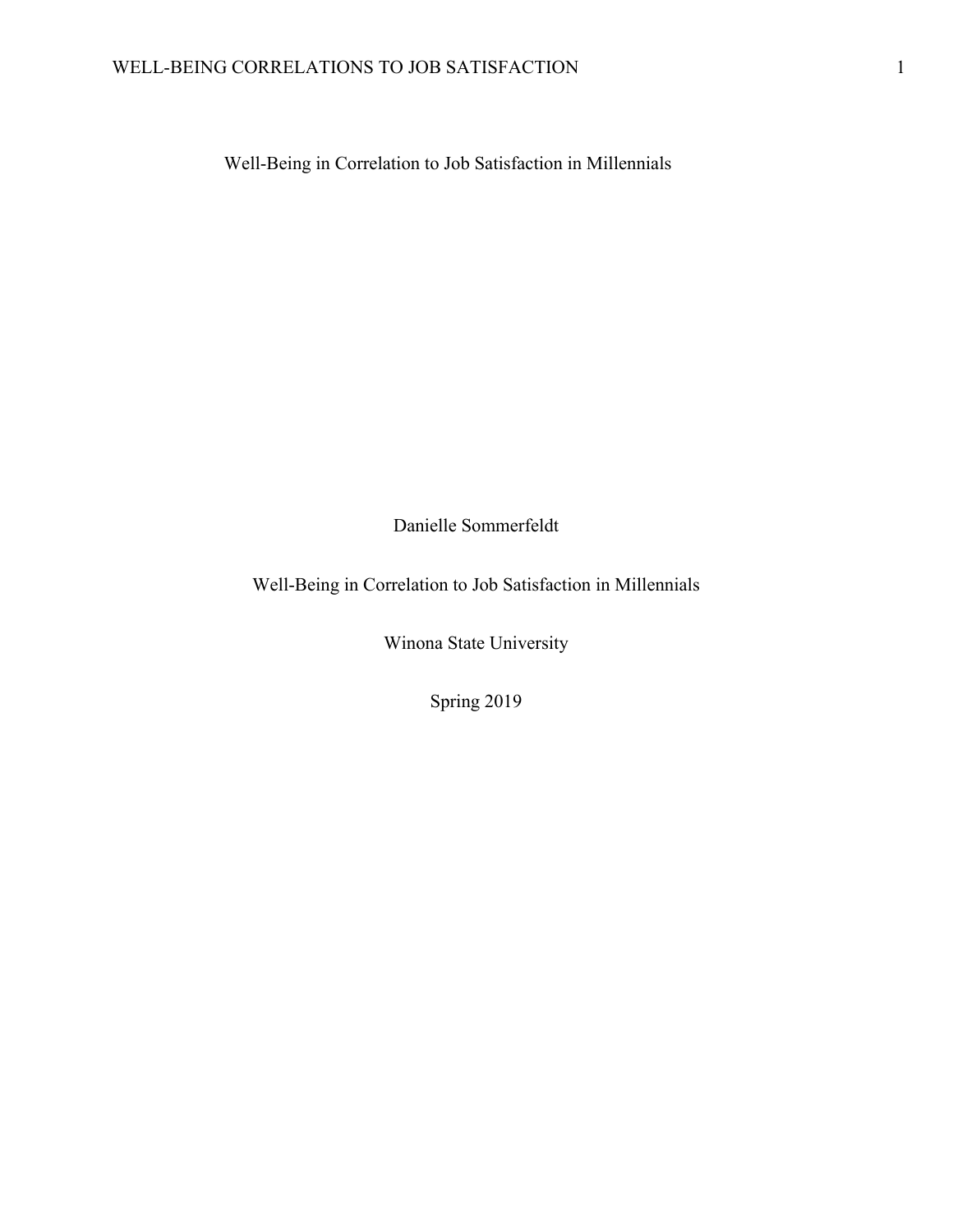#### WELL-BEING CORRELATIONS TO JOB SATISFACTION 2

Winona State University

College of Education

Counselor Education Department

CERTIFICATE OF APPROVAL

# CAPSTONE PROJECT

Well-Being in Correlation to Job Satisfaction in Millennials

This is to certify that the Capstone Project of

Danielle Sommerfeldt

Has been approved by the faculty advisor and the CE 695 – Capstone Project

Course Instructor in partial fulfillment of the requirements for the

Master of Science Degree in

Counselor Education

Capstone Project Supervisor: Dr. Mitch Moore  $\frac{4\mu_{\text{OOLe}}}{\mu}$   $\beta h\theta$ 

Name: Danielle Sommerfeldt

Approval Date: 05-08-2019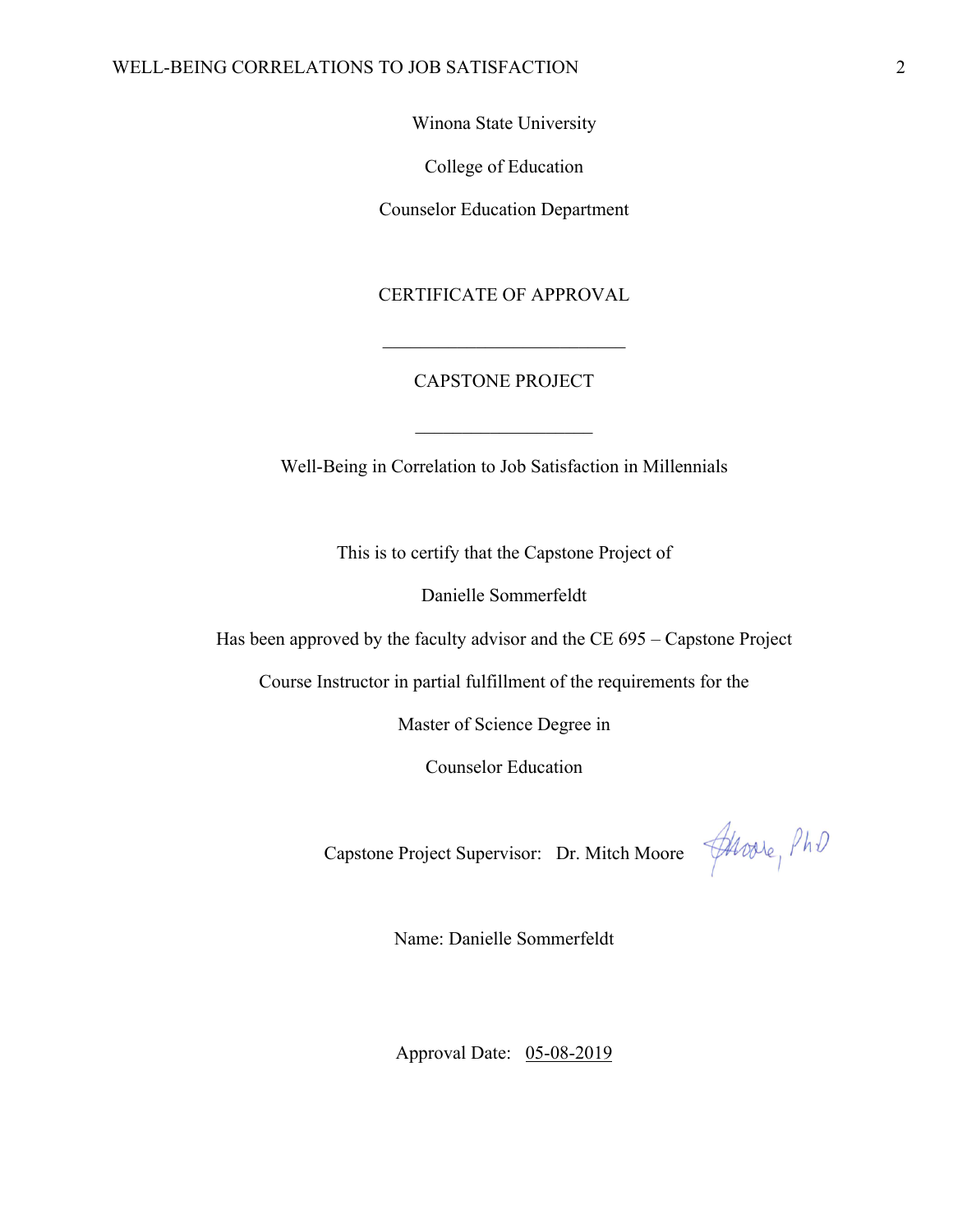#### Abstract

The millennial generation is now completely immersed in today's work force. With job satisfaction playing a large role in whether an individual chooses to stay in a job role and make it a career or move on to the next opportunity out there. Health and wellness in the work life atmosphere pertaining to physical, mental, and emotional well-being could be a contributing factor in what makes the people of a millennial generation choose between different opportunities. The quality of a person's life and health are becoming the main priority and the focus on whether the company is looking to better each individual is a key in the selection process.

Exploring the connection and comparison between these dynamics is something that could explore what comes next for big businesses and what young working individuals are working for. Some important public health disorders that obesity contributes to are cardiovascular disease, diabetes mellitus, gallbladder disease, psychosocial disability, and musculoskeletal disorders. Other conditions linked with obesity include renal disease, liver disorders, ventilator defects, venous stasis and thromboembolisms, gout, cerebrovascular disease, and (in women) endometrial and possible breast cancer. Overweight and obese people are open to higher risks from surgery, anesthesia, and accidents, and they have a high rate of employee absenteeism and statistics regarding body weight and longevity are examined, (Van Itallie, 2013).

Millennials are becoming more aware of these health issues and are trying to work towards a brighter and healthier future. A retirement plan and medical benefits are standard practice, and people now look for additional health benefits such as gym memberships and paid time off for mental health. A new way of work is here to stay and the work industry as a whole is doing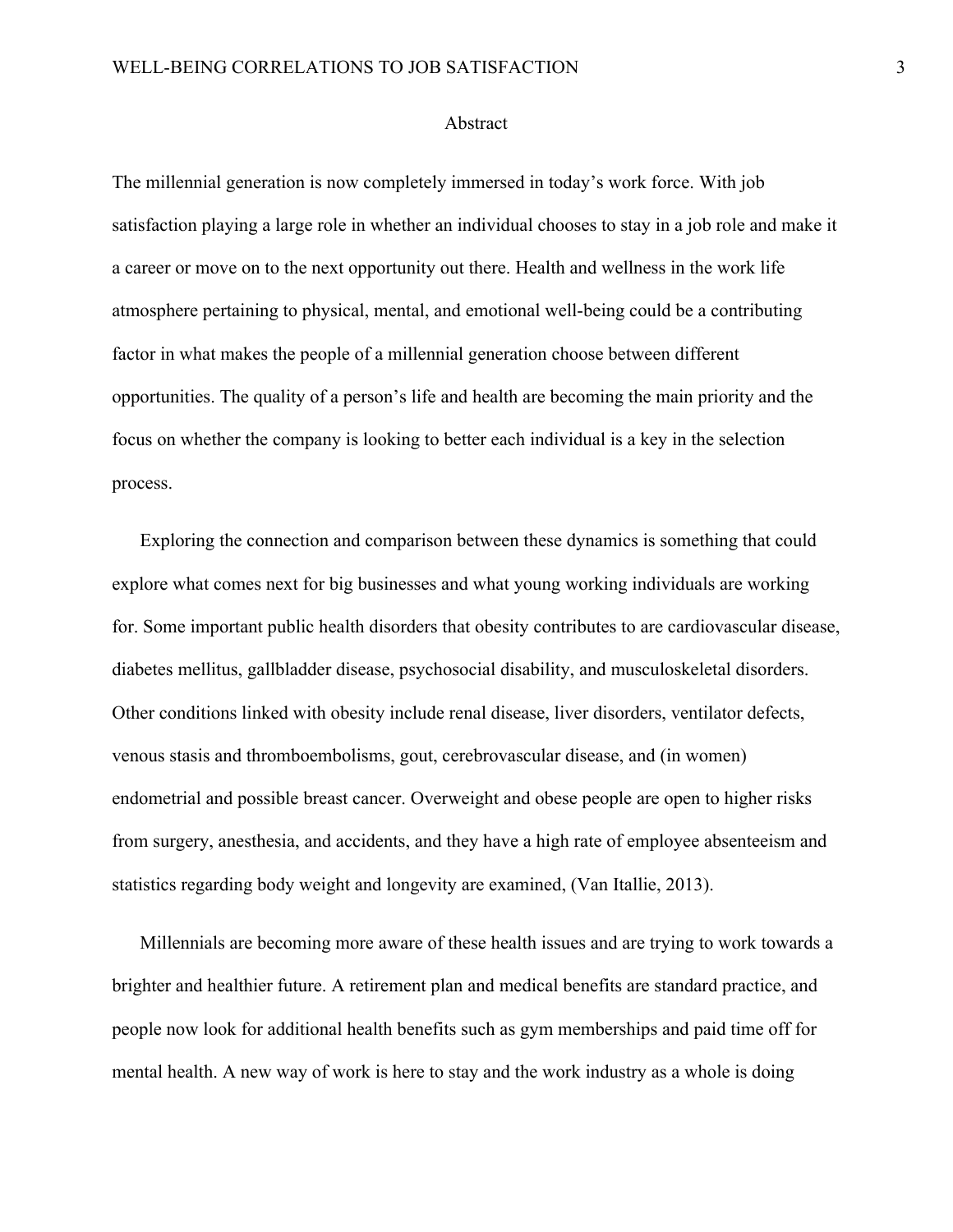everything in its power to stay competitive when it comes to what benefits they can offer their employees to edge out other companies.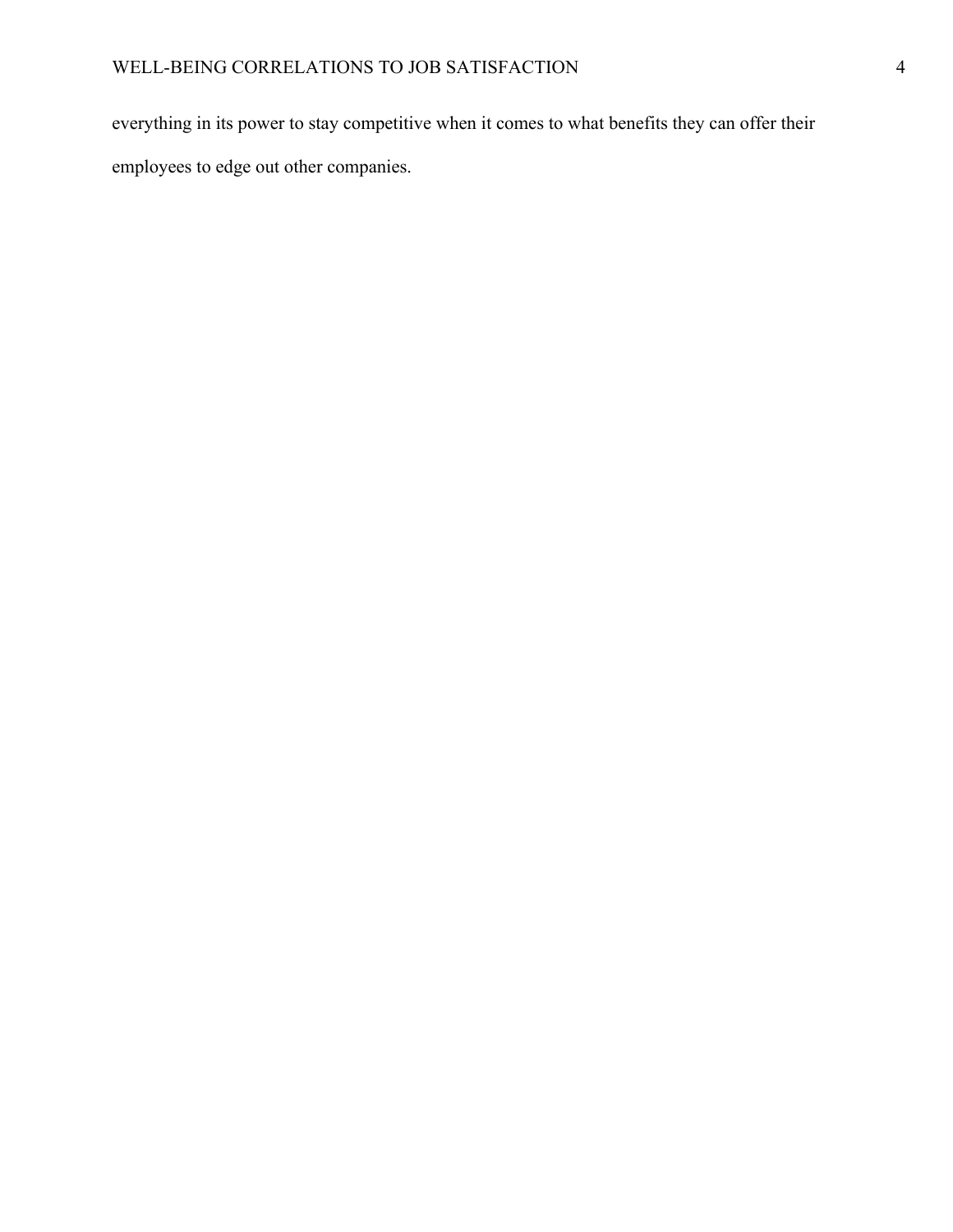# Table of Contents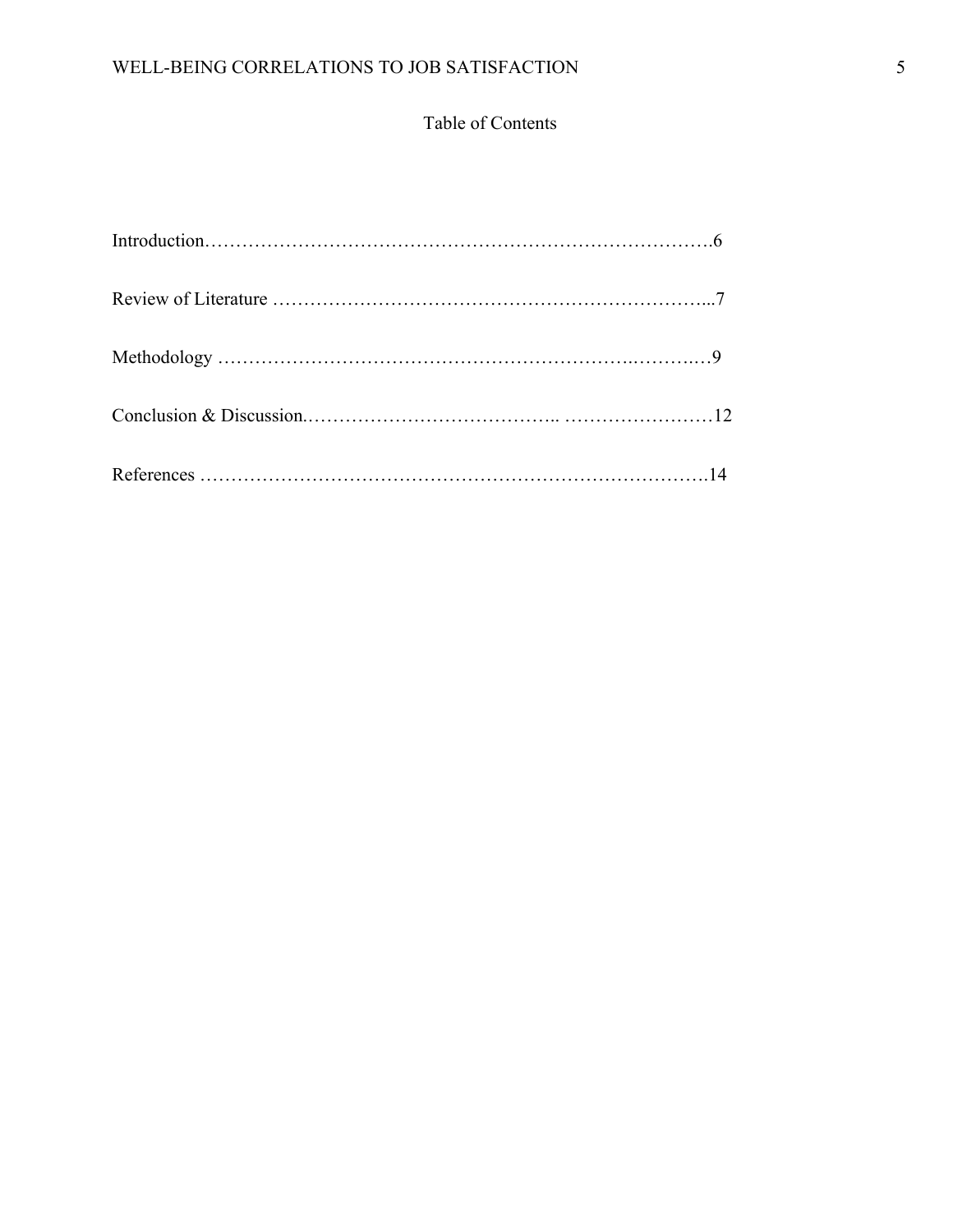#### Well-Being in Correlation to Job Satisfaction in Millennials

## Introduction

The purpose of this study is to find if there is a correlation between the well-being of millennials and the amount of job satisfaction, they would say they possess. Research suggests gaps in the overall knowledge when referring to the millennial generation and their health and well-being in the workplace environment (Bannon, 2015). With families getting started later in life due to stress related to work and the need for stability, it could play a large factor and have a negative impact in an individual's wellbeing (Brent, 2014). Physical health is on the rise with and individual's average weight (although still high) showing a decrease in trend over the past three years with employees participating in an active lifestyle using benefits provided by employers (Bond, 2014).

The first hypothesis to the theory this study is based on is that the quality of life in future generations of a theoretical foundation of social theory. It is diminishing based on the facts that mental, physical, and emotional health is deteriorating. A second hypothesis of this study is that businesses put in place active wellness plans to increase health so that job satisfaction and overall quality of life will increase in future generations. On the opposite side of that, one of the null hypotheses on this topic entails economic income per person holding additional power over a person's ability to focus on wellness. As well as a second hypothesis stated, that a person's romantic or platonic relationships or lack thereof increasing the chance of skewed results pertaining to wellness. These concepts need to be taken into account and rationalized since they have the potential to skew results when reviewing data and material on this subject as a whole.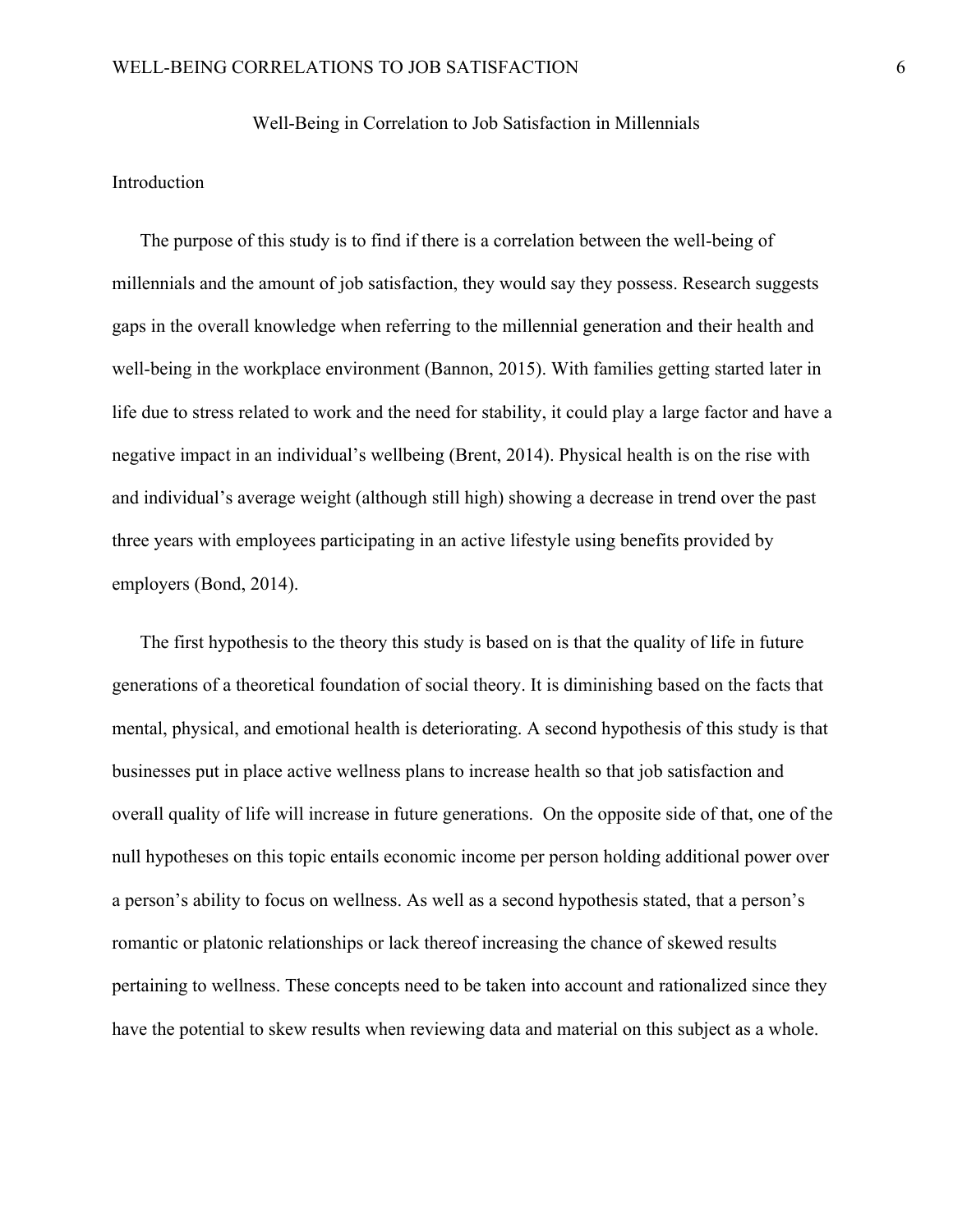These are additional factors that could come in to play, but will be better analyzed in future research on this topic.

## Review of Literature

When considering all factors that could contribute to millennials job satisfaction rates, health and well-being could be a large component. The research found breaks down all angles that are being carefully looked into. Research suggests that when people leave a position they have obtained for reasons other than career advancement, it can be caused by everything from supervision discrepancies, friendships created that last outside of a work role, facility accommodations such as accessibility and cleanliness, and also "perks". The idea of additional forms of work compensation that are not always related to job income, healthcare and retirement planning are also taken into consideration. These attributes and more are considered added benefits that set establishments apart from others in a physical or emotional way (Bannon, 2015). These reasons alone cannot describe why people are not happy at work.

Although research can be geared specifically toward a very narrow population of the community, some share what the definition of job satisfaction is for an individual and employer. The focus of the definition of job satisfaction shows pay rates and times spent within a specific position or organization. Research also demonstrates that different career choices lead to longer and larger amounts of job satisfaction: co-workers, pay, and gratification are a few key contributors, (Bond, 2014). However, job satisfaction is not the only contributor.

Additional key factors in a person's life can also contribute to satisfaction at work. Research has found that family environment can play a factor in a child or a family's emotional health and well-being. Analyzing family dynamics and family structures can demonstrate why some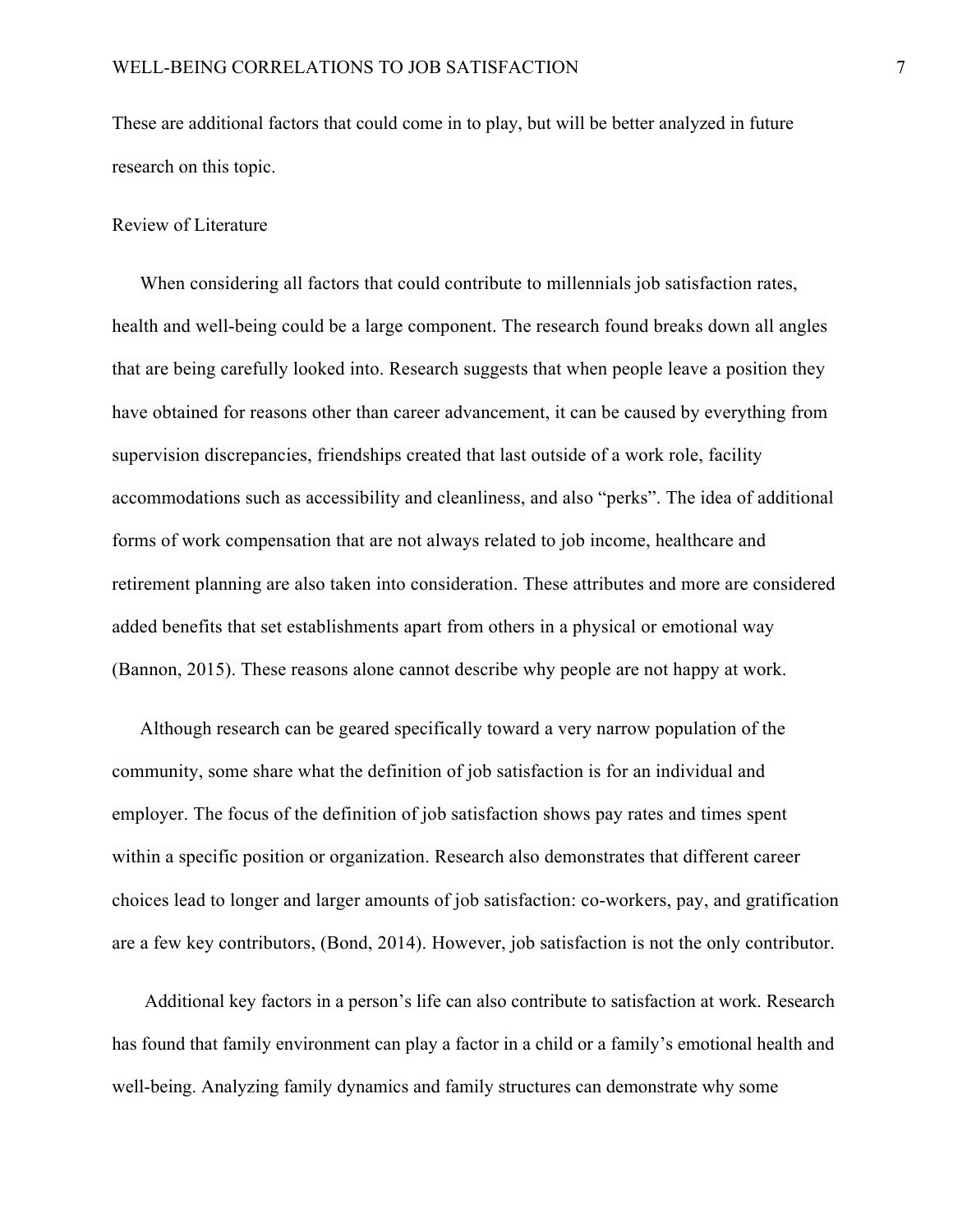families thrive or struggle in certain environments. This highlights the trouble factor where families, especially ones with young children, experience struggle in overall emotional, physical and mental health. Research outlines the steps that can be taken to help improve an individual's overall emotional, physical and mental health as well as for the whole family (Brent, 2014).

Everson (2019) states that mapping out different techniques and procedures that can be used when assessing mental health using online methods (The Global Mental Health Assessment Tool – Primary Care Version) or self-evaluating for people of all ages and backgrounds can be very helpful. There are helpful hints and signs to be aware of if someone around you is struggling with their mental or physical health. Understanding the various hints and signs leads to knowing the best way to approach individuals and the best ways to make a difference without creating additional stress and tension not only for that person but for the entire workplace as a whole environment. Culture can also play a role in the different aspects that are connected to an individual's overall health.

Linking all cultural dimensions within the workforce can contribute to happiness. The aim is to make sure that all races, genders, and ethnicities are supported. In addition, bringing attention to the lack of resources and programs for each individual group and highlighting differences and similarities between them (Jennings, 2016). The workplace is an environment that is ever changing, and as the Midwestern region becomes more and more diverse, articles will continue focusing on changes that can be made to improve environments and create a more well-rounded work environment, no matter the cultural differences that arise. Even taking in all the different factors mentioned, occupational stressful events and job burnout or longevity still occurs. To prevent these issues from happening as well as what positions are more likely to experience the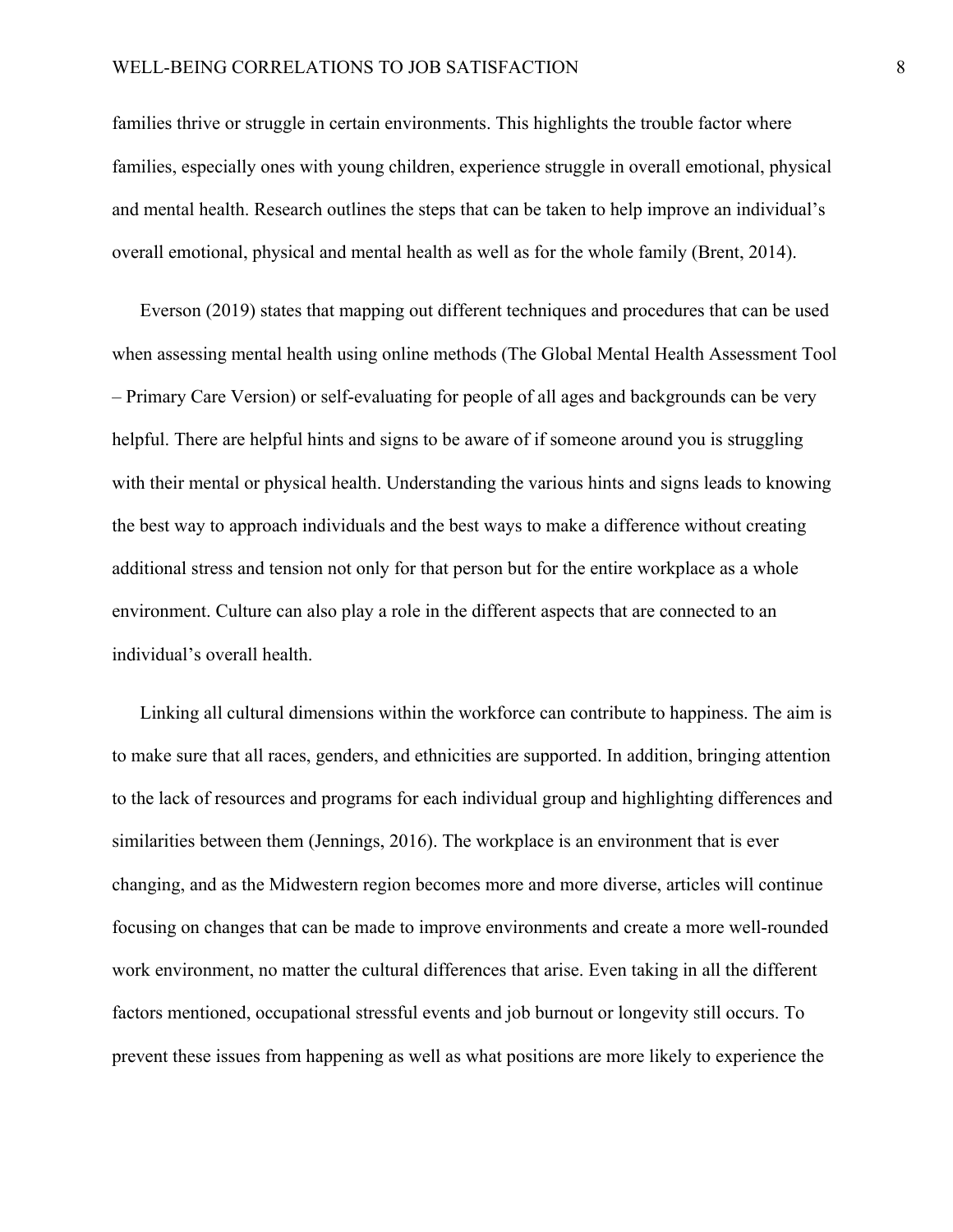job related stress and "wear and tear" on a person's character especially in a medical profession, benefits such as raises and paid time off can help diminish the negative (Jerkins, 2015).

Also, the employment status of people with various mental illnesses and the lack of treatment options available to help manage and maintain a career still need to be taken into account. It will serve as a good base to be able to apply a mental health perspective and focal point some of the gaps in research that are aimed towards mental health findings. Touching base on some physical health research that is trending upward (Locke, 2017). Utilizing resources and highlighting was has currently worked for individuals as well as what has failed or not even been measured or monitored from this point could play a large role.

All of this ties in to the focus on the current impact or lack of impact that millennials are having on the workforce. Highlighting common similarities and major differences between the workforces before the millennials entered and once the millennials have infiltrated systems will be taken under consideration. The focus brings to light what has been and still can be improved as well as what some of the major disadvantages have become. In addition, outlining what a career looks like for a millennial and what the differences between careers and jobs have been over generations: considering benefits, stability, retirement, and salary (Porter, 2013). These are all key components that are being explored to analyze what health and well-being within a work environment can contribute to job satisfaction rates for the millennial era.

#### Methodology

This will be a quantitative correlational study and the participants in this study will include millennials ages 20-30 in the Midwestern region on the United States. They were selected based off of age ranging from 20-30 years old, place of residence being in the Midwestern states (North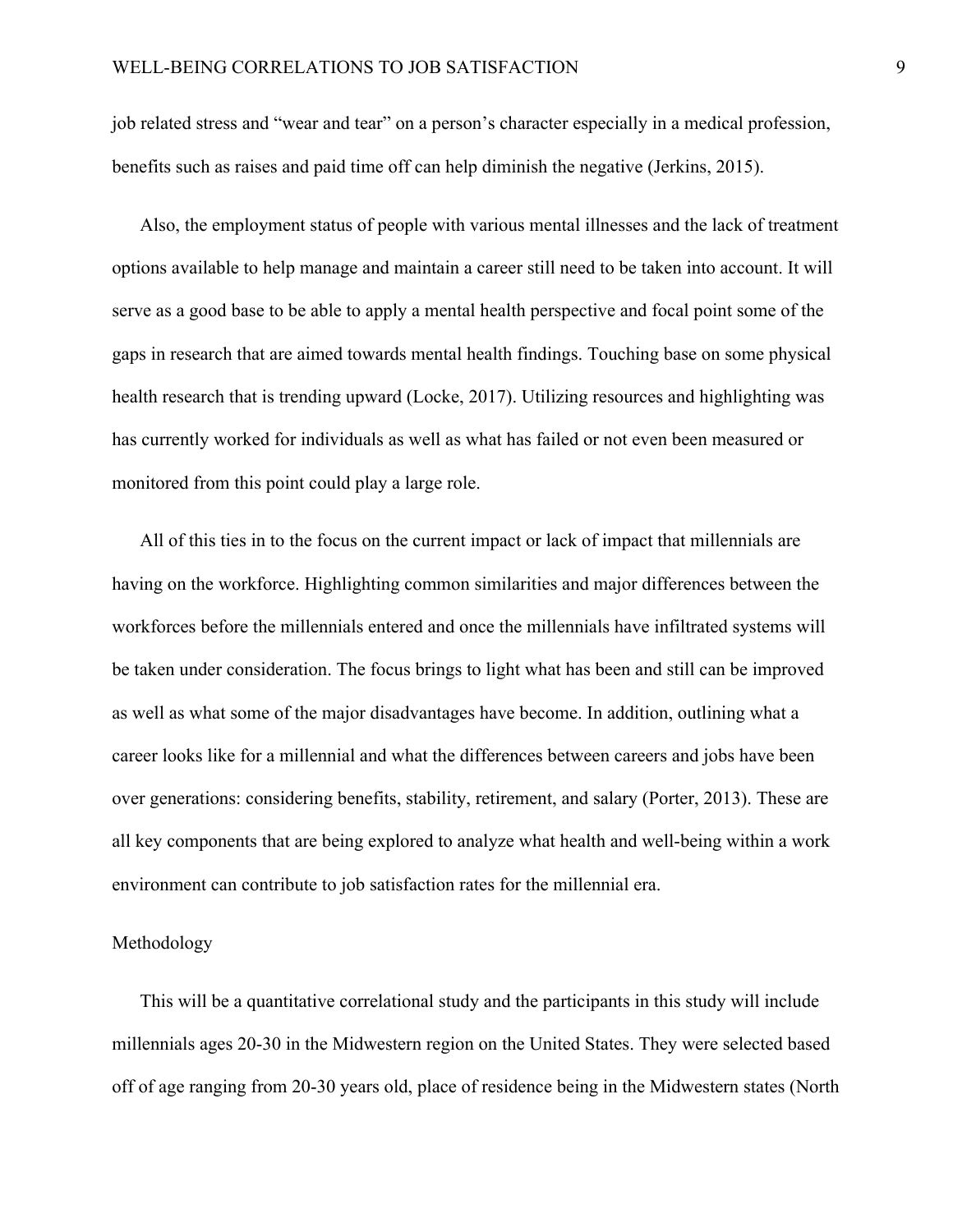and South Dakota, Minnesota, Iowa, and Wisconsin), and employment status (must currently hold a full time job with health benefits). Study participants would not receive any compensation for participating in this study. They will be given access to resources to improve certain wellbeing categories within their everyday lives. The participants will be brought in to sign an informed consent to make sure there are aware of all study procedures, risks, benefits, and expectations. The possible negative outcomes that may arise for participants within this study is an awareness of greater joy and outcome of life that could not be fulfilled or the realization of an undiagnosed mental illness which would be realized when the counseling staff use the PHQ9 assessment with in their sessions. Referrals to the appropriate physicians would take place if diagnosis is necessary.

Materials and equipment used for this study will be the use of medical facilities to obtain wellness examinations (annual physical performed by an MD) for participants. These will include but are not limited to checking of height, weight, temperature, blood pressure, full body check, and blood panel. As well as, a mental health examine (preformingPHQ9) and a selfcreated questionnaire to obtain quality of life standardization. No additional training in this regard will be held as medical professionals and counseling education students would be completing the examinations. Documentation would be collected through a release of information signed at every participant's medical facility.

Procedures would include a random selection of individuals within the Midwest area who were born in the millennial era, and who hold a full time position with medical benefits which will be obtained through public records. A standard physical (performed by physician) and mental health (PHQ9 performed by counselor) wellness exam will take place at the beginning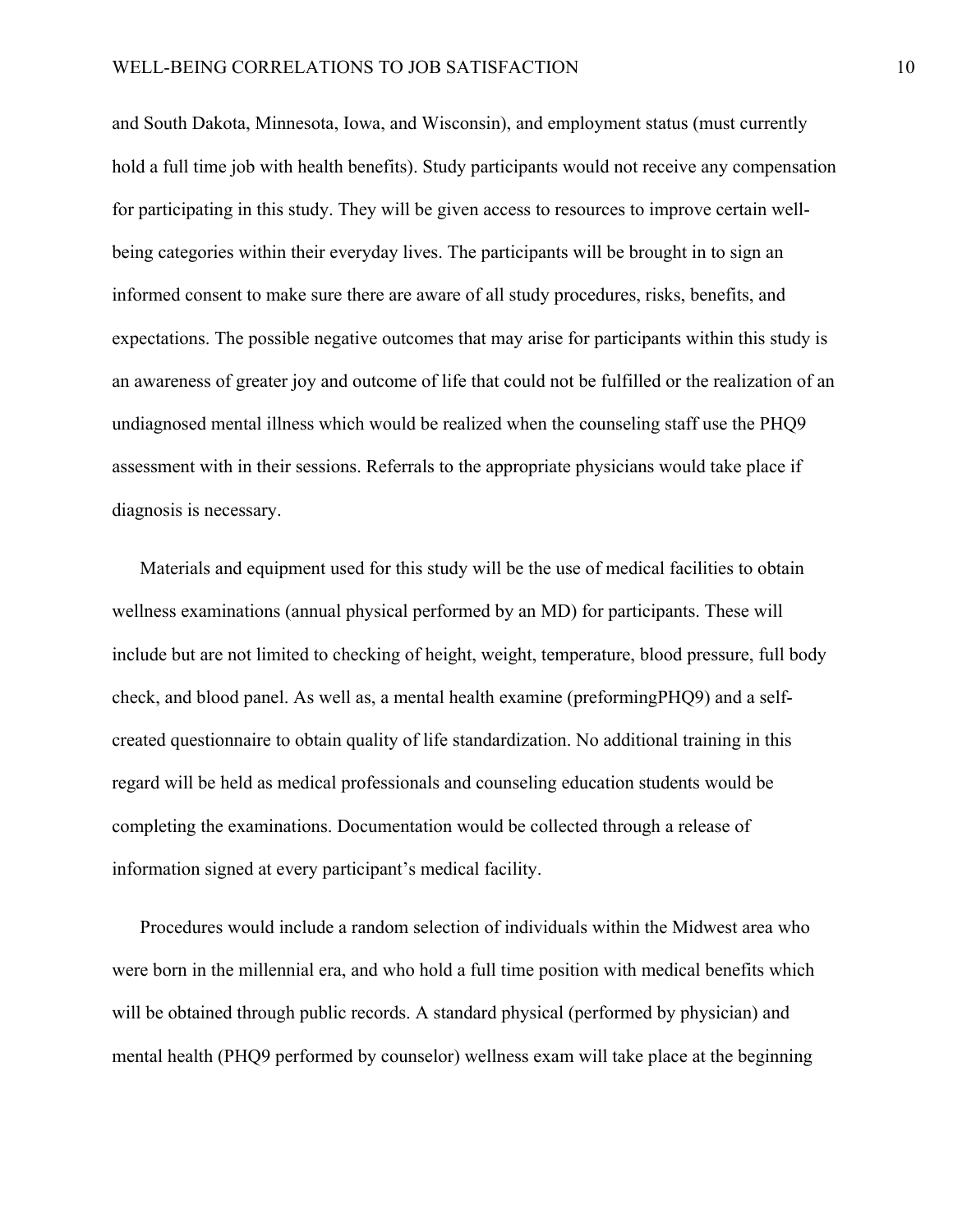and the end of study procedures. As well as a few basic closed-ended questions making up a study questionnaire listed as follows:

- 1. Are you happy at work? Yes/No
- 2. Could your work life improve? Yes/No
- 3. Could you be more physically active? Yes/No
- 4. Are you considered over-weight? Yes/No
- 5. Would you say you have stable mental health? Yes/No
- 6. Were you born in the millennial era? Yes/No

In addition to the questionnaires 50% of the participants will be selected at random to join a gym and then work out twice a week, as well as see a mental health counselor once every other week for 3 months. While the other 50% of randomly selected individuals will go about their daily life in the same way they usually would and represent a control group. Results from mental health examines and questionnaires will then be collected after the three-month time frame to see how the health and wellbeing of the individuals who participated in the active change study arm showed progress at work with a follow-up examination of all individuals in both arms of the study design.

The results from the examines and questionnaires or expected findings are that companies that put time and effort into each individual they employee will benefit through that employee having a higher level of well-being in life and in correlation will have a high job satisfaction rate basis on economic status and position longevity, with less turn over. In regards to the fact that each millennial will feel more value and higher job quality. Anticipated limitations of the study are that all job/career opportunities will not be taken into consideration and diversity of racial,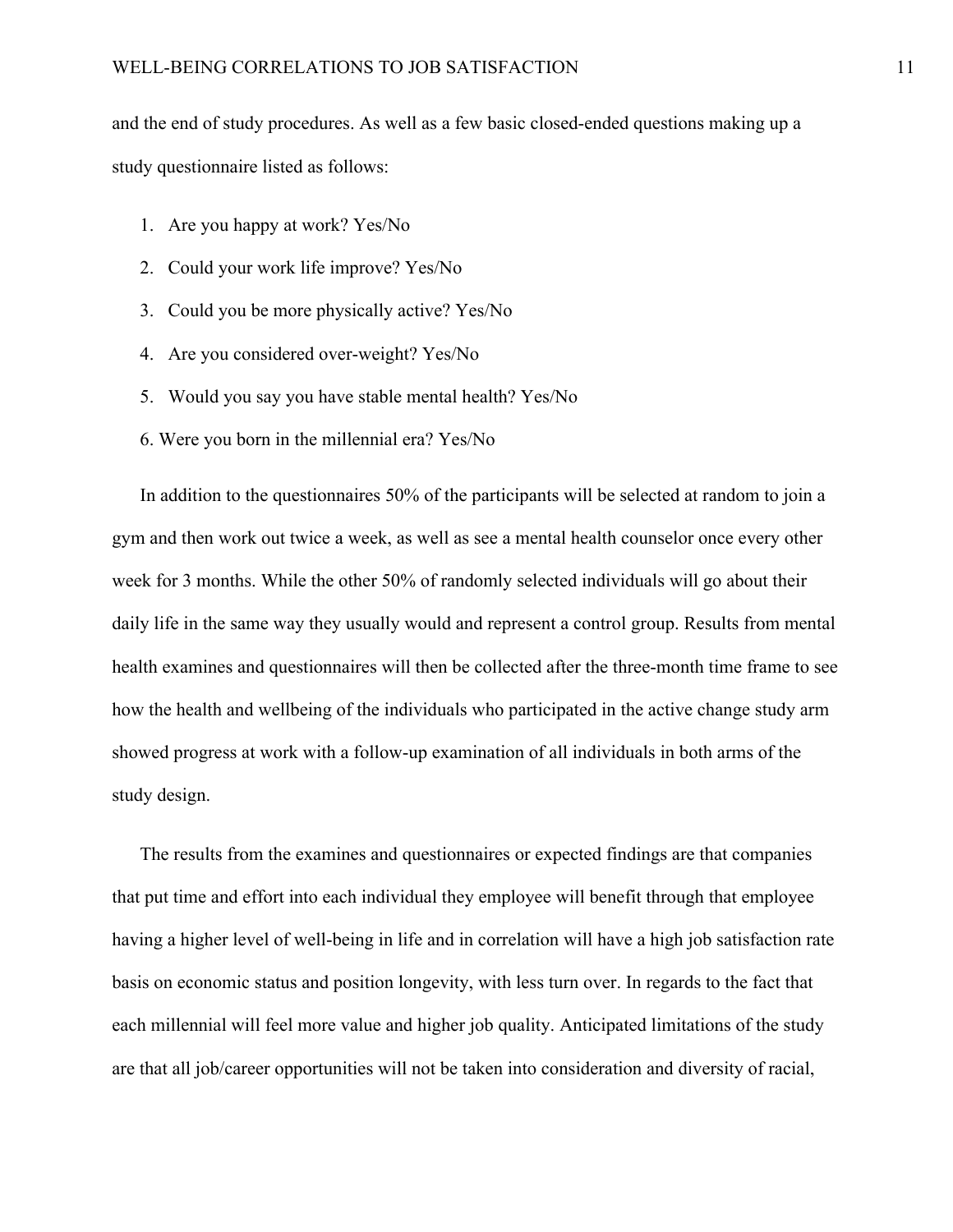gender, ethnicity, sexual orientation, age, and other standards will most likely be skewed results that cannot be corrected or accounted for.

#### Conclusion & Discussion-

The overall health and wellbeing of millennials is at stake with these studies findings. Taking in to account the idea of each abled body individual working for most of their adult life, the idea of job satisfaction being related to well-being of a physical, mental, and emotional state would hold a lot of weight when choosing a career path. Limitations in findings will be people who do not have health insurance will not be able to participate within the study due to lack of funding resources to be able to provide free medical exams. However, overall the conclusion being made that rejection of the null-hypothesis is correct. Future research or additional gaps that may consist of theories based on differing satisfaction rates between age demographics in a single work environment or a difference in what is considered "being health" by today's standards.

While some older ideals, such as ideas that focus on pension plans and salary caps, this idea bring forth a new focus for a new generation. The millennial generation may be choosing to focus on quality of life over quantity of dollar. This is one angle of an aspect that may support that thought. Trending focuses have shown that the idea may be relevant. Further research and findings may solidify or contradict what is currently being proposed, but it will not be known until additional studies are conducted.

Application of this method is what will determine the positive or negative outcomes to all subjects in the future. The Mayo Clinic have implemented a Wellness team complied of individuals from every area and branch throughout their inpatient, outpatient, and no patient care areas. These individuals strive to help all staff in the six domains of well-being which span areas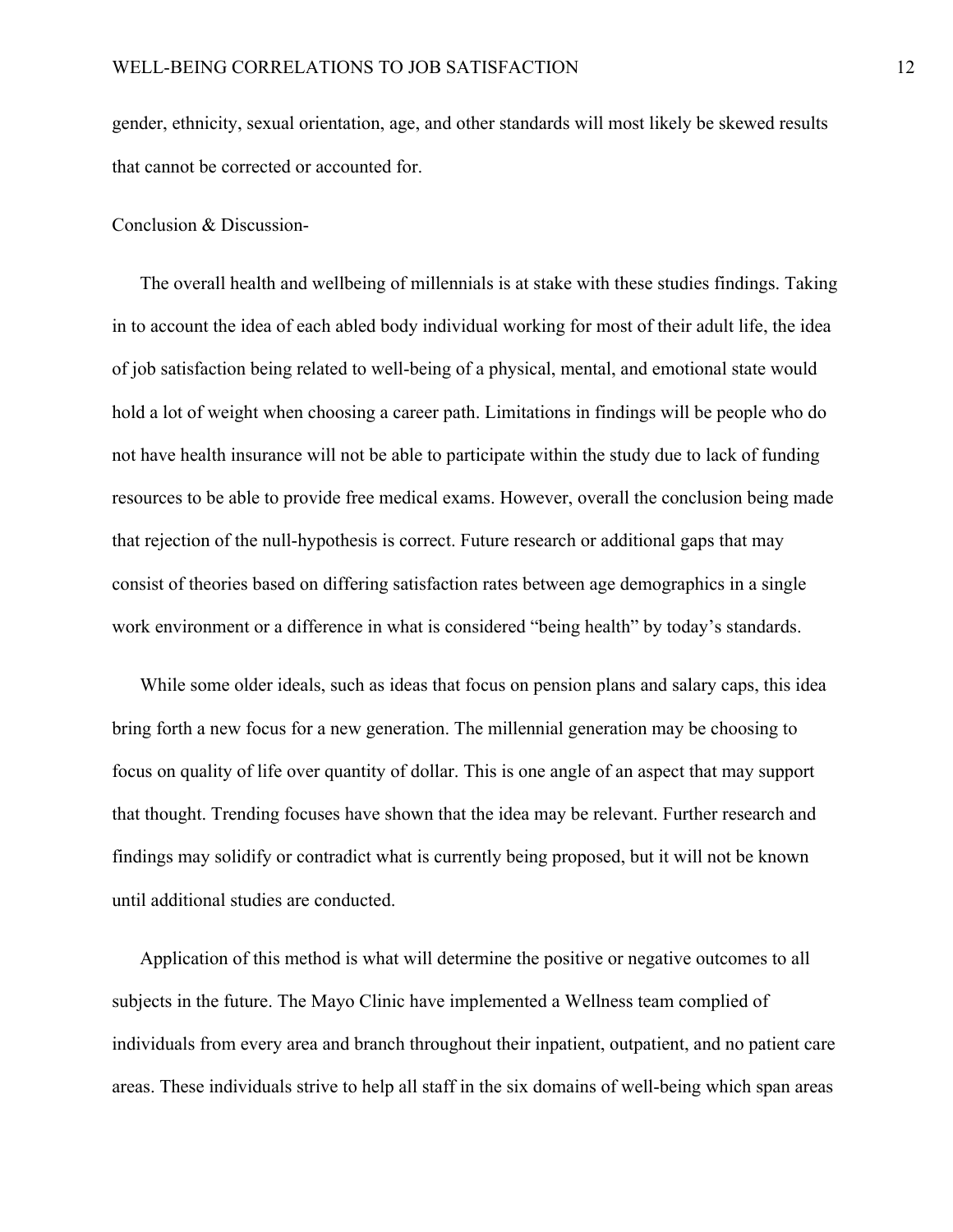such as physical, mental, financial, and others. They have also built brand new work out facilities and made changes in cafeterias so accommodate healthy options. The Mayo Clinic has always been known in the Midwest region for good employment opportunities and they are trying to stay ahead of the curve by designing programs for the future. Well-being is what they believe will set them apart from the rest of the competition.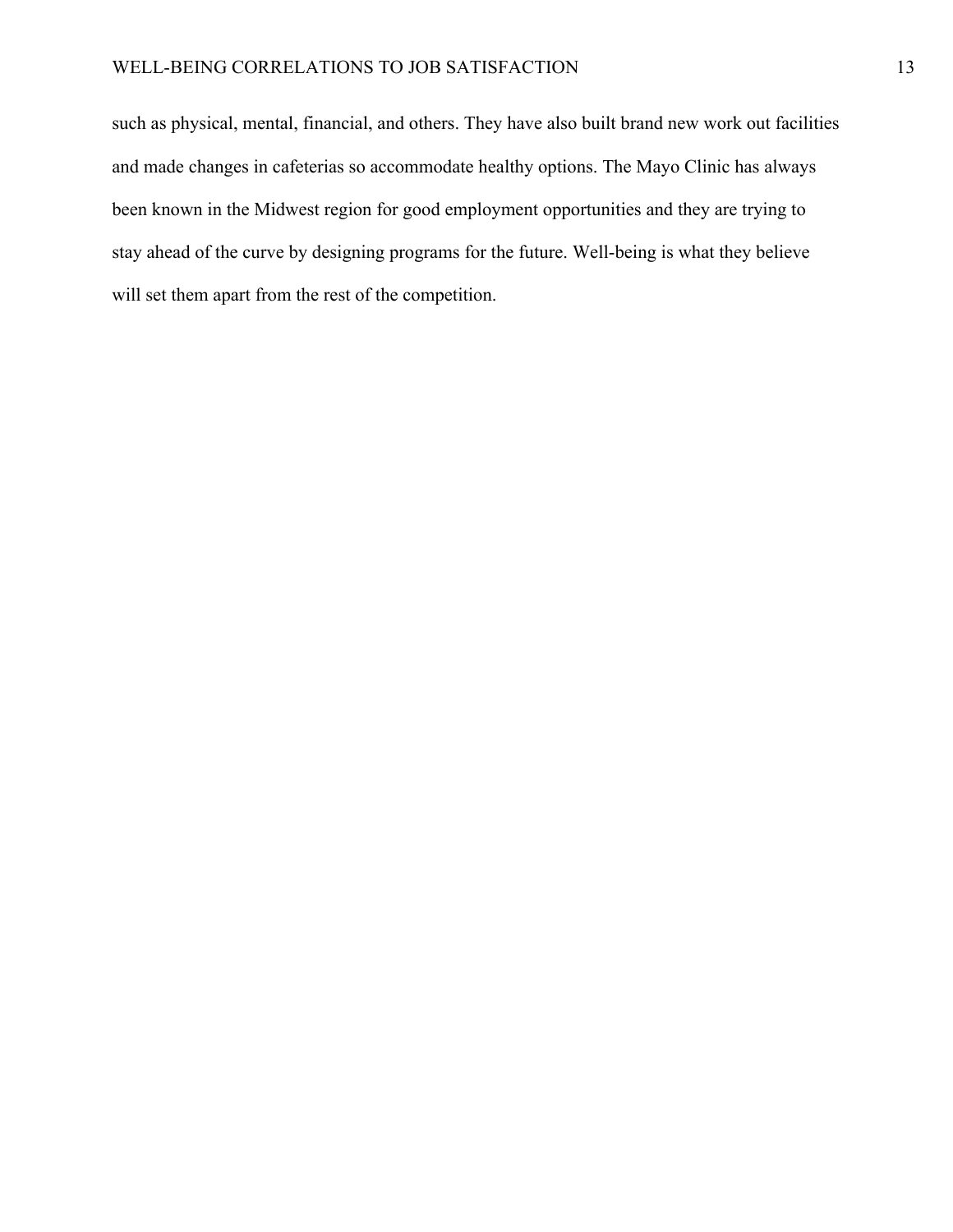# References

Bannon, S.(2015). Understanding millennials in the work place. *New York Journal*, 104(17), 61-

65. Retrieved from: http://fortune.com/23/know-your-millennial-co-workers

Bond, G. (2014). An update on supported employment for people with severe mental illness.

*Psychiatric Services*, 27(6), 335–346. Retrieved from:

https://www.ncbi.nlm.nih.gov/pubmed/246982

Brent, A. (2014). A review of occupational stress research. *British Journal of Nursing*, 38(3), 5-

21. Retrieved from: https://www.ncbi.nlm.nih.gov/pubmed/92072

Everson, L. (2019). Extending the field, linking cultural dimensions and CSR communication.

13(2), 99-125. Retrieved from: https://onlinelibrary.wiley.com/doi/.1468- 2370.2009.00276.x

Jennings, H. (2016). Rationality in psychology and economics. *Journal of Business and Psychology*, 4(17), 225–238. Retrieved from: https://www.jstor.org/stable/2352757?seq=1#metadatas

Jerkins, S. (2015). Parenting practices, child adjustment, and family diversity. *Journal of Child and Family Studies*, 18 (21), 269–281. Retrieved from: https://onlinelibrary.wiley.com/doi/abs/1002.00703.x